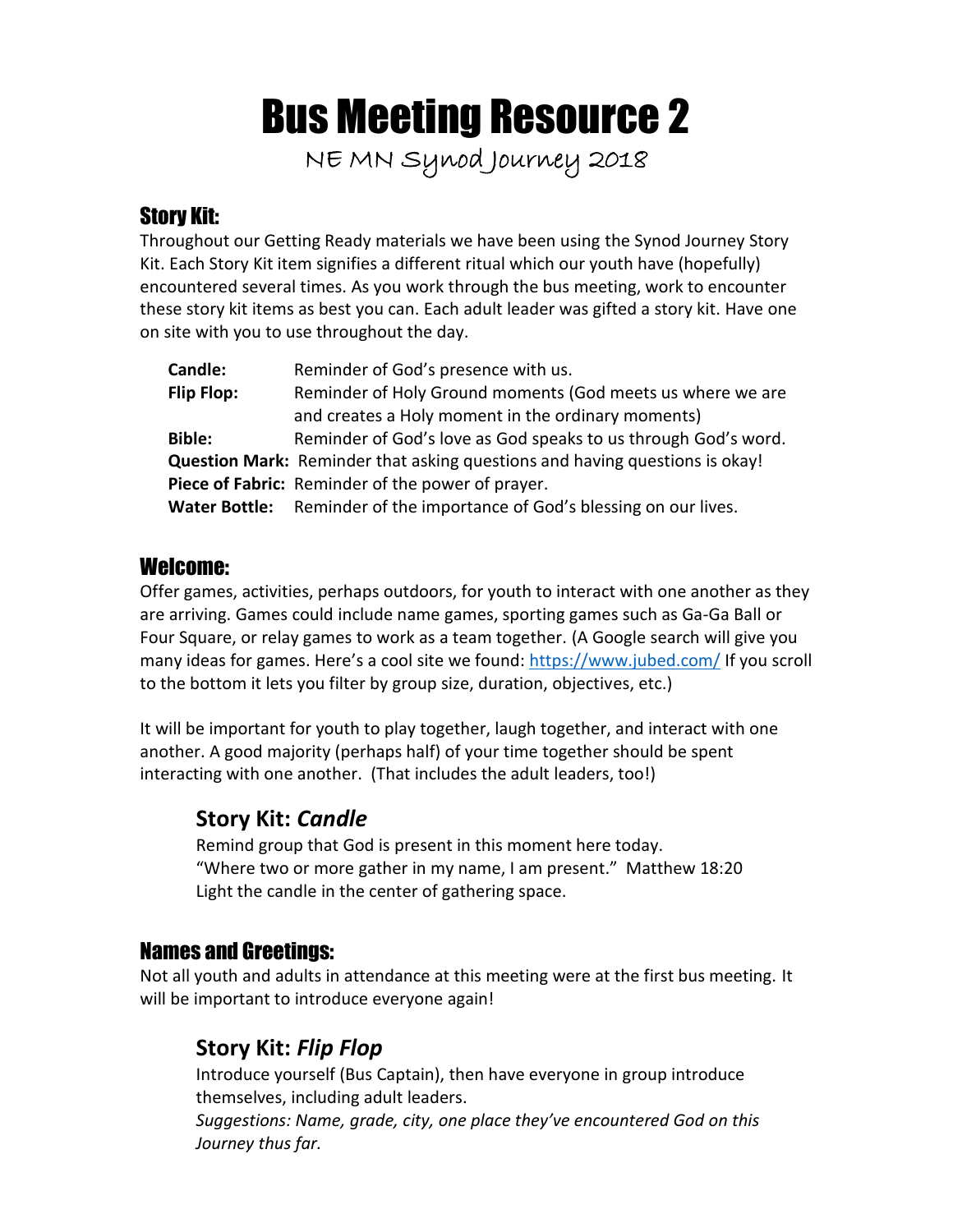# Scripture Reading:

### **Story Kit:** *Bible*

The theme verse for the Youth Gathering is Ephesians 2:8. Give everyone a copy of Ephesians 2:1-10 found at the end of this study and a marker or pencil.

The theme for the Gathering is "This Changes Everything". The Journey will be asking "What does *THIS* mean?"

As the text is read have them follow along and highlight the word or words in scripture that they think represent the *"This"* that "changes everything". For example is it the "God's rich mercy," "great love," or "created in Christ Jesus" that changes everything? Have them write the words they highlight on the "fill in the blank" space below the reading. For example "God's rich mercy changes everything" or "Created in Christ Jesus changes everything".

Then go around the circle and have people share what words they had take the place of "*This*" and why they chose that word(s).

Ask: What do we mean when we say "This Changes Everything"? How does what we filled in our blanks with really change everything?

"*This*" is what we will continue to explore on our Journey together.

# Questions:

# **Story Kit:** *Question Mark*

Pass around the question mark. At this point youth (and adults) may be getting nervous, excited, anxious, and curious about the upcoming trip. Offer a time for students to ask their questions about scripture, the Journey, or any other questions they have. It is not necessary to answer these questions at this time, but create a space for youth to think and ponder deeper. (Invite adult leaders to go deeper with big questions asked by their youth at this time)

# Creating a Covenant:

At this time, work together to create a bus covenant. Conversation about what a bus covenant is, why it is important, and what things should be included. See Bus Covenant page.

#### **What is a Covenant?**

- What is the purpose of a covenant?
- Where do we get the term covenant*? (Consider Genesis 9:8-12 and Genesis 17: 1-7)*
- What other covenants have you been part of? (ex. Team expectations, job description, club agreement, cell phone policy, etc.)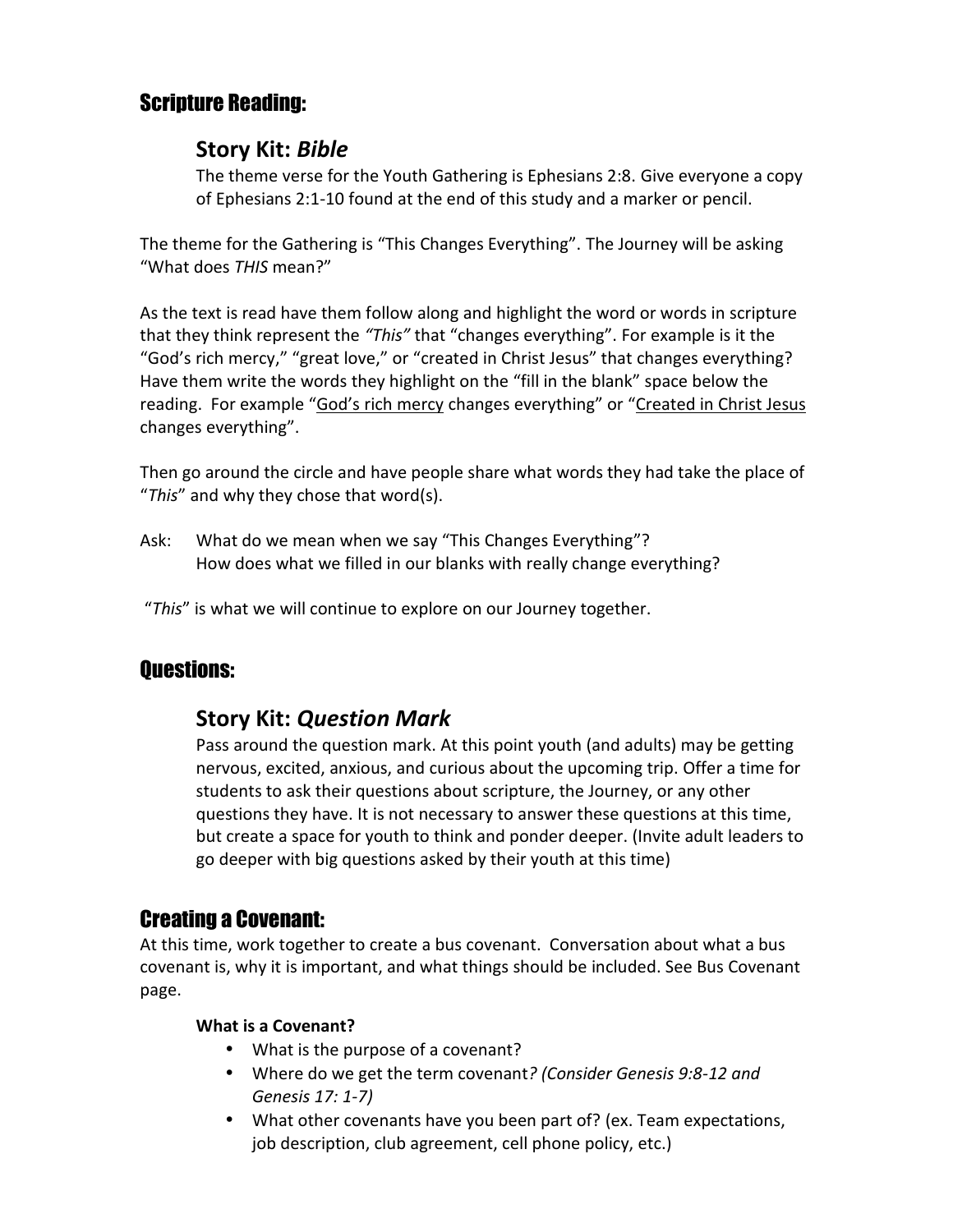#### **Why is a Covenant important?**

- What purpose does a covenant hold?
- How should a covenant be upheld?
- What happens if a covenant is broken?

#### **What should we Covenant to?**

- What do you think should be a part of our bus covenant?
	- o Brainstorm ideas, although they may not all be included in the covenant. Encourage youth to share their own ideas of what should be expected of them during their time on the bus.

#### **Write Bus Covenant.**

Taking the youth's ideas into account, write down any additions/subtractions/changes to the bus covenant ideas included. *(See Bus Covenant Page).* Ask for other adult leader's input into final covenant ideas.

#### **Covenant Together!**

Read through the items you, as a bus, are going to covenant to. Have youth verbally agree to covenant to these items.

At the conclusion of the meeting, type up your official bus covenant and send out to each Primary Adult Leader on your bus. Ask each adult to have their youth sign and return this bus covenant to you. Send a copy of the covenant to Catherine Anderson.

# Close in Prayer:

Take a moment and thank each of them for being there today. Remind youth of the power of prayer and the power of holding each other in prayer.

# **Story Kit:** *Cloth*

Hold up the cloth, reminding people of how the woman in the crowd reached out to touch Jesus, believing that just touching His robe would heal her. Remind participants of the power of prayer and invite everyone to reach out and touch the people next to them. Pray a blessing over everyone there, asking God to be with them in the next months/weeks leading up to the Journey. Ask participants to pray for one another if comfortable.

# Final Blessing:

As a closing to your time spent together, have youth bless one another.

# **Story Kit:** *Water Bottle*

Standing in a circle, pass the full water bottle around. Have each participant (youth *and* adult) bless the person next to them by making the sign of the cross on their forehead. Say a simple blessing such as: "God loves you now and forever" or "By grace you have been saved, may this change everything."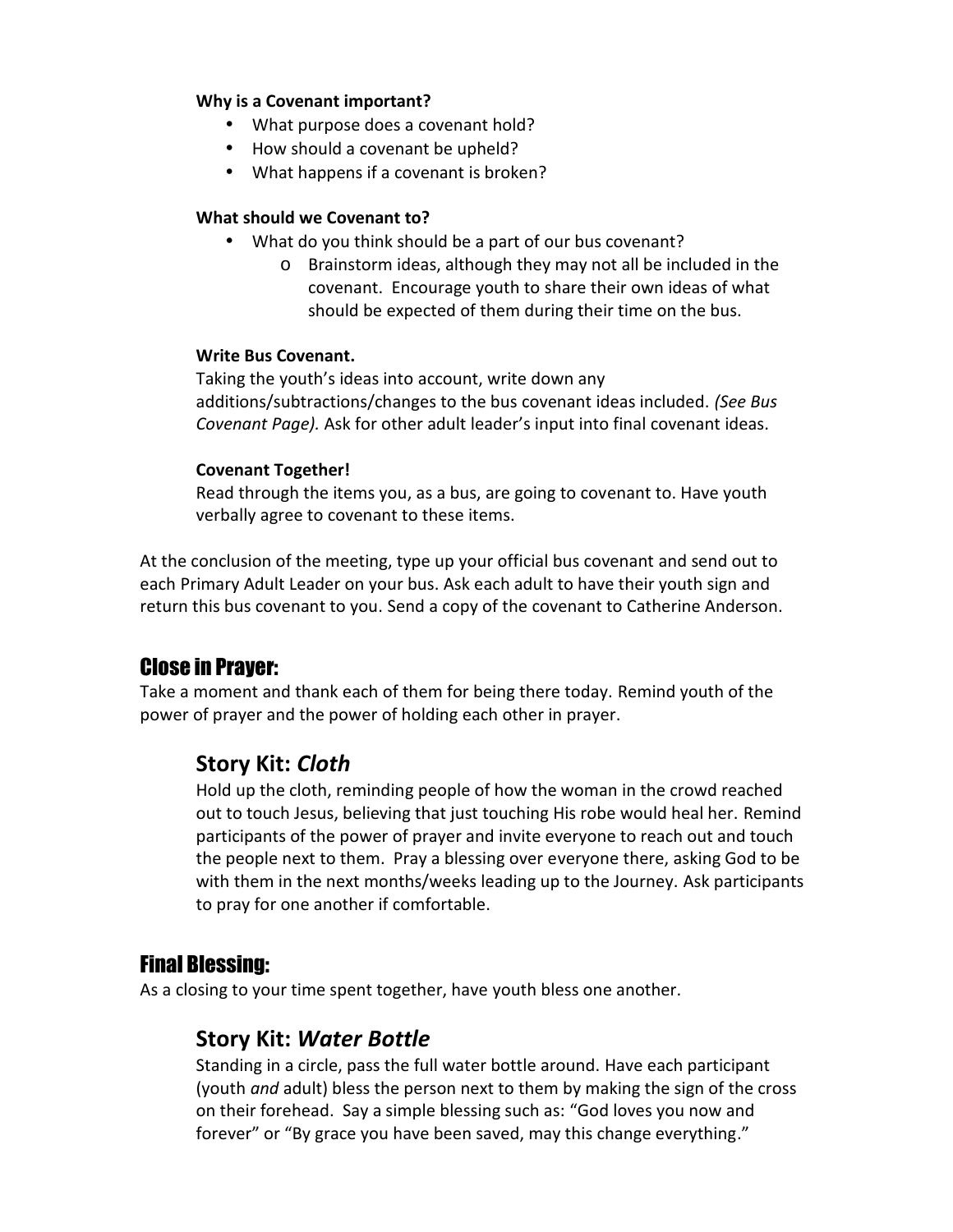#### *Ephesians 2:1-10*

*2You were dead through the trespasses and sins <sup>2</sup> in which you once lived, following the course of this world, following the ruler of the power of the air, the spirit that is now at work among those who are disobedient. <sup>3</sup>All of us once lived among them in the passions of our flesh, following the desires of flesh and senses, and we were by nature children of wrath, like everyone else.*

*<sup>4</sup>But God, who is rich in mercy, out of the great love with which he loved us <sup>5</sup>even when we were dead through our trespasses, made us alive together with Christ—by grace you have been saved— <sup>6</sup>and raised us up with him and seated us with him in the heavenly places in Christ Jesus, <sup>7</sup>so that in the ages to come he might show the immeasurable riches of his grace in kindness toward us in Christ Jesus. <sup>8</sup>For by grace you have been saved through faith, and this is not your own doing; it is the gift of God— <sup>9</sup>not the result of works, so that no one may boast. <sup>10</sup>For we are what he has made us, created in Christ Jesus for good works, which God prepared beforehand to be our way of life.*

# *(This)* \_\_\_\_\_\_\_\_\_\_\_\_\_\_\_\_\_\_\_\_\_\_\_, Changes Everything!